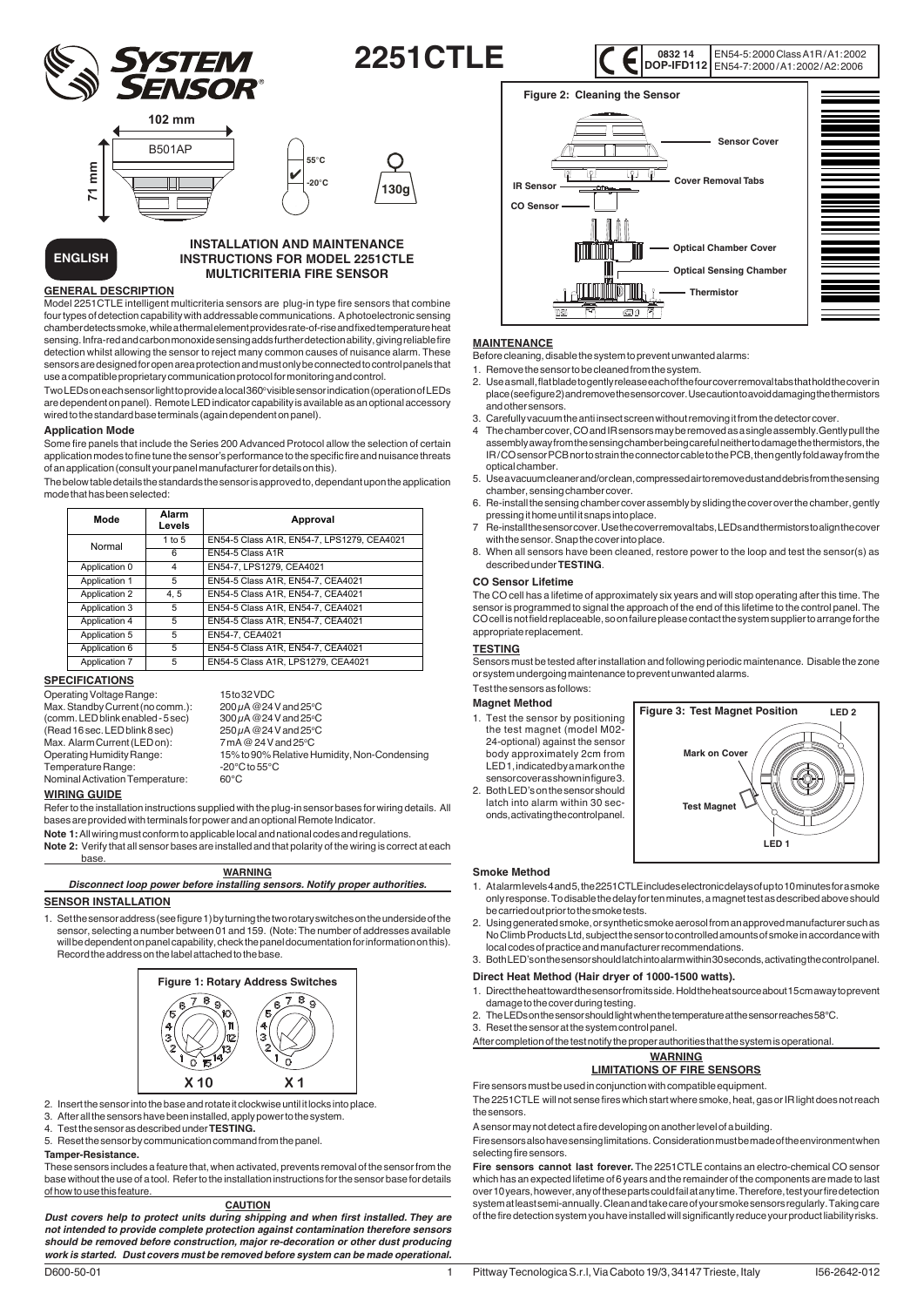

EN54-5: 2000 Class A1R / A1: 2002 EN54-7: 2000 / A1: 2002 / A2: 2006 **0832 14 DOP-IFD112**



#### **ITALIANO ISTRUZIONI DI INSTALLAZIONE E MANUTENZIONE DEL SENSORE DI INCENDIO MULTICRITERIO MODELLO 2251CTLE**

#### **DESCRIZIONE GENERALE**

I sensori multicriterio intelligenti 2251CTLE sono sensori di incendio a innesto che combinano quattro tipi di capacità di rilevazione con comunicazioni indirizzabili. Una camera di rilevazione fotoelettronica rileva il fumo mentre un elemento termico garantisce una rilevazione del calore a temperatura fissa e velocimetrica. La rilevazione a infrarossi e del monossido di carbonio aggiunge un'ulteriore capacità di rilevazione, a garanzia di un'affidabile rilevazione degli incendi e consentendo al rilevatore di respingere gran parte dei falsi allarmi. Questi sensori sono stati progettati per garantire la protezione di aree aperte e devono pertanto essere collegati esclusivamente a pannelli di controllo che per il monitoraggio e il controllo utilizzano un protocollo di comunicazione compatibile di proprietà. Ogni sensore dispone di due LED che si illuminano garantendo una visibilità a 360° (il funzionamento dei LED dipende dal tipo di pannello in uso). È disponibile come accessorio opzionale un indicatore LED remoto collegato ai terminali della base standard (che anche in questo caso dipende dal tipo di pannello in uso).

#### **Modalità applicativa**

Alcuni pannelli antincendio, tra cui il Protocollo avanzato Serie 200, prevedono la selezione di determinate modalità applicative che adeguano le prestazioni del sensore in base alle specifiche esigenze antincendio e di allarme di un'applicazione (per maggiori dettagli a proposito rivolgersi al produttore del pannello).

La tabella seguente mostra la classe di approvazione del sensore, in funzione dell' applicazione selezionata:

| Modalità       | Livello di<br>Allarme | Approvazione                                |
|----------------|-----------------------|---------------------------------------------|
| Normale        | 1 to $5$              | EN54-5 Classe A1R, EN54-7, LPS1279, CEA4021 |
|                | 6                     | EN54-5 Classe A1R                           |
| Applicazione 0 | 4                     | EN54-7, LPS1279, CEA4021                    |
| Applicazione 1 | 5                     | EN54-5 Classe A1R, EN54-7, CEA4021          |
| Applicazione 2 | 4.5                   | EN54-5 Classe A1R, EN54-7, CEA4021          |
| Applicazione 3 | 5                     | EN54-5 Classe A1R, EN54-7, CEA4021          |
| Applicazione 4 | 5                     | EN54-5 Classe A1R, EN54-7, CEA4021          |
| Applicazione 5 | 5                     | EN54-7, CEA4021                             |
| Applicazione 6 | 5                     | EN54-5 Classe A1R, EN54-7, CEA4021          |
| Applicazione 7 | 5                     | EN54-5 Classe A1R, LPS1279, CEA4021         |

# **SPECIFICHE**

Range della tensione operativa: da 15 a 32 V CC Max. corrente di standby (nessuna comun.):  $200\mu$ Aa24Ve25°C  $(comun. LED lampeqqiante abilitata -  $5 \text{ sec.}$ )$ 300µAa24Ve25°C (Interrogazione ogni 16 sec. con lampeggio del LED ogni 8 sec.) 250 µA a 24 V e 25°C Max. corrente di allarme (LED acceso):<br>Range dell'umidità operativa: 7mAa24Ve25°C

Range della temperatura: da -2<br>Temperatura di attivazione nominale: 60°C Temperatura di attivazione nominale:

# **ISTRUZIONI DI CABLAGGIO**

Per maggiori dettagli sul cablaggio consultare le istruzioni di installazione fornite in dotazione con le basi dei sensori a innesto. Tutte le basi sono dotate di terminali di alimentazione e di un indicatore remoto opzionale.

**Nota 1:** Il cablaggio deve essere conforme alle normative e ai codici locali e nazionali vigenti.

**Nota 2:** Verificare che tutte le basi dei sensori siano state installate rispettandone la giusta polarità. **AVVERTENZA**

Prima dell'installazione dei sensori, scollegare l'alimentazione di loop. Dare comunicazione alle autorità competenti.

#### **INSTALLAZIONE DEL SENSORE**

1. Impostare l'indirizzo del sensore (ved. figura 1) ruotando i due selettori rotativi presenti nella parte inferiore del sensore e selezionando un numero compreso tra 01 e 159. (Nota: il numero di indirizzi disponibili dipende dalla capacità del pannello: per informazioni a questo proposito consultare la documentazione relativa al pannello). Annotare l'indirizzo sull'etichetta fissata alla base.



- 2. Inserire il sensore nella base e ruotarlo in senso orario fino allo scatto in posizione.
- 
- 3. Al termine dell'installazione di tutti i sensori, collegare l'alimentazione del sistema. 4. Testare il sensore come descritto alla voce VERIFICA.
- 5. Resettare il sensore mediante un comando di comunicazione impartito dal pannello.

# **Sistema antimanomissione**

Questi sensori dispongono di una funzione che quando attivata impedisce la rimozione del sensore dalla base senza l'uso di un utensile. Per maggiori informazioni su come utilizzare questa funzione consultare le istruzioni di installazione della base del sensore.

### **ATTENZIONE**

I coperchi antipolvere dei rilevatori proteggono le unità durante il trasporto e nel corso delle fasi preliminari di installazione. Non sono concepiti per garantire una protezione totale contro qualsiasi



tipo di contaminazione e pertanto si consiglia la rimozione dei sensori prima dell'avvio di qualsiasi operazione, rimodellazione o altro intervento che produca polvere. È necessario rimuovere i coperchi antipolvere prima della messa in funzione del sistema.

#### **MANUTENZIONE**

- Prima di procedere alla pulizia disabilitare il sistema onde evitare l'attivazione di allarmi indesiderati: 1. Rimuovere dal sistema il sensore da pulire.
- 2. Utilizzare un cacciavite a lama piatta per staccare con cautela ciascuna delle quattro linguette che fissano il coperchio (ved. figura 2) e rimuovere il coperchio del sensore. Prestare la massima attenzione a non danneggiare i termistori e gli altri sensori.
- 3. Pulire con cautela la protezione anti-insetto senza rimuoverla dal coperchio del rilevatore.
- 4 Il coperchio della camera e i sensori IR e CO possono essere rimossi come un'entità unica. Rimuoverli delicatamente dalla camera di rilevazione prestando attenzione a non danneggiare i termistori, la PCB del sensore IR / CO e a non forzare il cavo collegato alla PCB, quindi allontanarli dalla camera ottica.
- 5. Utilizzare un aspirapolvere e/o un dispositivo ad aria compressa pulita per rimuovere la polvere e lo sporco dalla camera di rilevazione e dal relativo coperchio.
- 6. Rimontare il coperchio della camera di rilevazione facendolo scorrere sulla camera e premendolo delicatamente in posizione fino allo scatto.
- 7 Rimontare il coperchio del sensore. Per allineare il coperchio al sensore utilizzare le linguette, i LED e i termistori. Fissare il coperchio in posizione.
- 8. Una volta puliti tutti i sensori, ripristinare l'alimentazione di loop e testare il/i sensore/i come descritto alla voce **VERIFICA**.

#### **Vita utile del sensore CO**

La cella CO ha una vita utile di circa sei anni e al termine di questo periodo smette di funzionare. Il sensore è programmato per segnalare l'avvicinarsi della fine di questo periodo al pannello di controllo. La cella CO non è un componente riparabile in loco e in caso di suo guasto è necessario rivolgersi al fornitore del sistema per la sostituzione della cella.

# **VERIFICA**

È necessario controllare i sensori al termine dell'installazione e successivamente secondo un programma di manutenzione periodica. Scollegare la zona o il sistema in fase di manutenzione onde evitare l'attivazione di allarmi indesiderati.

Controllare i sensori procedendo come segue:

#### **Metodo del magnete**

- 1. Testare il sensore posizionando il magnete (modello M02-04 opzionale) contro il corpo del sensore a circa 2 cm di distanza dal LED 1 come indicato da un segno sul coperchio del sensore e illustrato nella figura 3.
- 2. Entrambi i LED del sensore devono accendersi entro 30 secondi ad indicare una condizione di allarme e attivare il pannello.



#### **Metodo del fumo**

2

- 1. A livelli di allarme 4 e 5, il dispositivo 2251CTLE prevede ritardi elettronici fino a max. 10 minuti per rispondere alla sola presenza di fumo. Per disabilitare il ritardo di dieci minuti si consiglia di eseguire il test con magnete descritto sopra prima dei test con fumo.
- 2. Utilizzando del fumo generato artificialmente o un dispositivo aerosol di fumo sintetico di un produttore accreditato come No Climb Products Ltd, sottoporre il sensore a quantitativi controllati di fumo nel rispetto dei codici di pratica locali e delle indicazioni del produttore.
- 3. Entrambi i LED del sensore devono accendersi entro 30 secondi ad indicare una condizione di allarme e attivare il pannello.

#### **Metodo del calore diretto (Asciugacapelli da 1000 - 1500 watt)**

- 1. Direzionare il calore verso la parte laterale del sensore. Tenere la fonte di calore a circa 15 cm di distanza per non danneggiare il coperchio durante il test.
- 2. I LED del sensore devono accendersi quando la temperatura percepita dal sensore raggiunge i 58°C.
- 3. Resettare il sensore sul pannello di controllo del sistema.
- Al termine del test comunicare alle autorità competenti che il sistema è operativo.
	- **AVVERTENZA LIMITI DEI SENSORI DI INCENDIO**

I sensori di incendio devono essere utilizzati in combinazione con apparecchiature compatibili. Il dispositivo 2251CTLE non rileva la presenza di un incendio se il fumo, il calore, il gas o la luce infrarossa non raggiunge i sensori.

Un sensore potrebbe non rilevare un incendio che si sviluppa su un altro livello dell'edificio.

Anche i rilevatori di fumo hanno limiti di rilevazione. Al momento della scelta dei sensori antincendio occorre tenere in considerazione l''ambiente in cui verranno installati.

**I sensori di incendio non durano in eterno**. Il dispositivo 2251CTLE contiene un sensore CO elettrochimico che ha una vita utile prevista di 6 anni mentre il resto dei componenti può durare anche 10 anni. Tuttavia, qualsiasi componente può smettere di funzionare in qualsiasi momento. Pertanto si consiglia la revisione del sistema di rilevazione di incendio almeno ogni sei mesi. Pulire e revisionare regolarmente i rilevatori di fumo. La corretta manutenzione del sistema di rilevazione di incendio installato riduce significativamente i rischi di responsabilità.

da 15% a 90% di umidità relativa, senza condensa<br>da -20°C a 55°C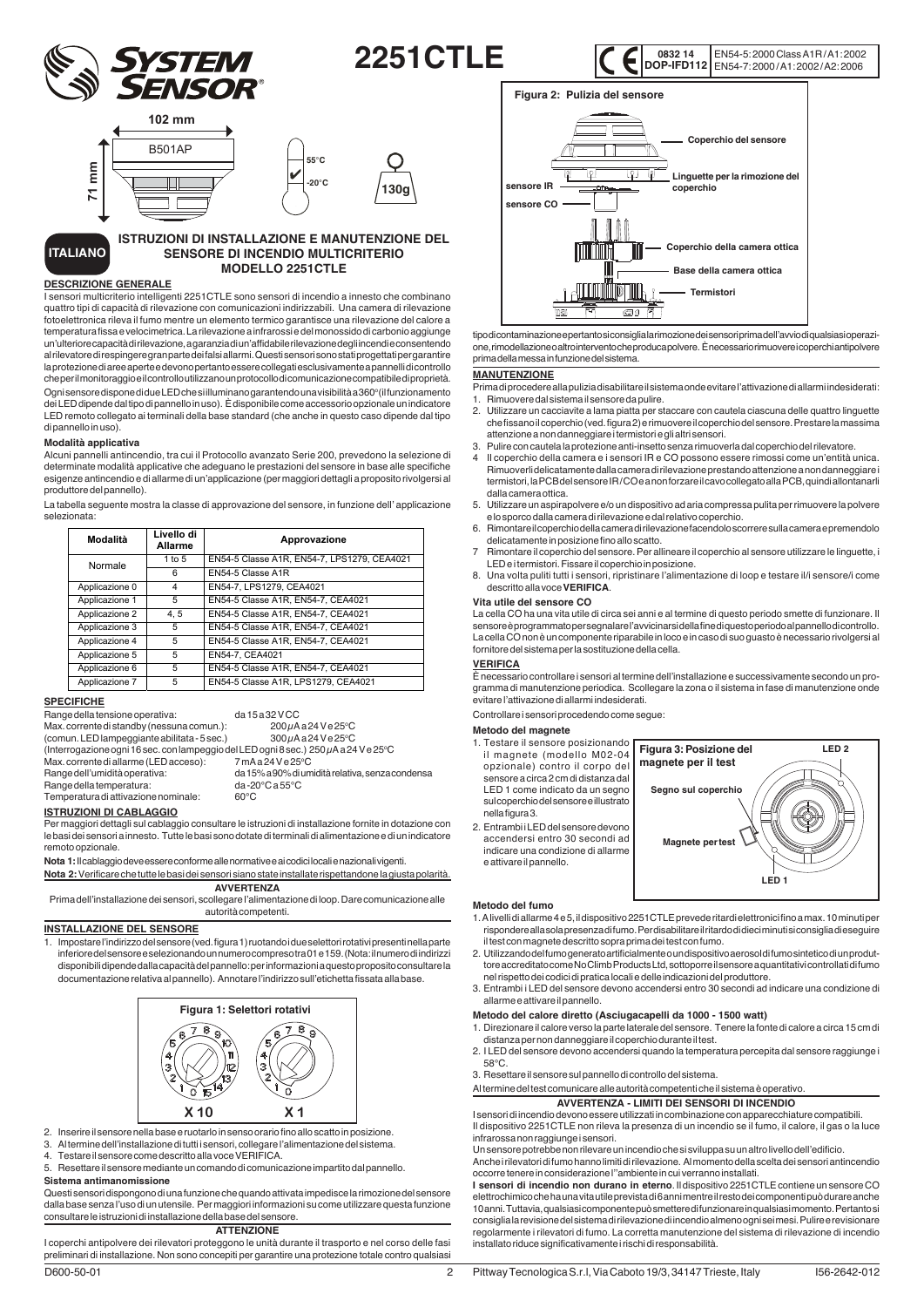

EN54-5: 2000 Class A1R / A1: 2002 EN54-7: 2000 / A1: 2002 / A2: 2006 **0832 14 DOP-IFD112**



# **INSTRUCCIONES DE INSTALACIÓN Y MANTENIMIENTO PARA EL DETECTOR DE HUMO MULTICRITERIO DIRECCIONABLE Y ANALÓGICO 2251CTLE**

#### **DESCRIPCIÓN GENERAL**

**ESPAÑOL**

Los sensores multicriterio analógicos 2251CTLE son del tipo extraíble y combinan cuatro tipos de detección con comunicaciones analógicas. Una cámara sensora fotoeléctrica detecta el humo, mientras que un elemento térmico detecta el calor por elevación de temperatura o temperatura fija. La detección infrarroja y de monóxido de carbono incrementa la capacidad de detección del sensor haciéndolo más fiable y, al mismo tiempo, inmune a la mayoría de las causas de falsas alarmas. Estos sensores se han diseñado para proporcionar protección en zonas diáfanas y solo deben utilizarse con centrales que utilizan un protocolo de comunicación compatible para la supervisión y el control.

Cada sensor dispone de dos leds que proporcionan una indicación de su estado visible en 360º. Los leds se pueden activar desde la central para indicar alarma y se pueden desactivar de la misma forma para que vuelvan a su estado normal. Existe la posibilidad de disponer de un led indicador remoto, como accesorio opcional, conectado a los terminales de la base estándar.

#### **Modo de aplicación**

Algunas centrales que integran el Protocolo Avanzado de la Serie 200 permiten seleccionar ciertos modos de aplicación para adaptar con exactitud la actuación del sensor ante fuegos específicos o posibles falsas alarmas en una instalación (consulte el fabricante de la central de incendios si desea más detalles). La siguiente tabla indica la norma que cumple el sensor dependiendo del modo de aplicación seleccionado.

| Modo         | <b>Niveles</b><br>de alarma | Norma                                      |
|--------------|-----------------------------|--------------------------------------------|
| Normal       | 1a5                         | EN54-5 Clase A1R, EN54-7, LPS1279, CEA4021 |
|              | 6                           | EN54-5 Clase A1R                           |
| Aplicación 0 | 4                           | EN54-7. LPS1279. CEA4021                   |
| Aplicación 1 | 5                           | EN54-5 Clase A1R, EN54-7, CEA4021          |
| Aplicación 2 | 4.5                         | EN54-5 Clase A1R, EN54-7, CEA4021          |
| Aplicación 3 | 5                           | EN54-5 Clase A1R, EN54-7, CEA4021          |
| Aplicación 4 | 5                           | EN54-5 Clase A1R, EN54-7, CEA4021          |
| Aplicación 5 | 5                           | EN54-7, CEA4021                            |
| Aplicación 6 | 5                           | EN54-5 Clase A1R, EN54-7, CEA4021          |
| Aplicación 7 | 5                           | EN54-5 Clase A1R, LPS1279, CEA4021         |

#### **ESPECIFICACIONES**

| Tensión de funcionamiento:                                                         | de 15 a 32 Vcc                     |                                                 |
|------------------------------------------------------------------------------------|------------------------------------|-------------------------------------------------|
| Máxima corriente en reposo (sin comunicación):                                     |                                    | 200µAa24Vy25°C                                  |
| (comunic.cada5seq.conledintermitente):                                             |                                    | 300µAa24Vy25°C                                  |
| (lectura 16 seg. led intermitente cada 8 seg.):                                    |                                    | 250µAa24Vy25°C                                  |
| Máxima corriente en alarma (led activado):                                         |                                    | 7mAa24Vy25°C                                    |
| Humedad de funcionamiento:                                                         |                                    | de 15% a 90% humedad relativa, sin condensación |
| Temperatura:                                                                       | de-20 $^{\circ}$ Ca55 $^{\circ}$ C |                                                 |
| Temperatura nominal de activación:                                                 | $60^{\circ}$ C                     |                                                 |
| Bases de detector compatibles: B501AP, B501, B501DG, B524IEFT-1, B524HTR, B524RTE. |                                    |                                                 |
| Altura:                                                                            | 68 mm instalado en una base B501   |                                                 |
| Diámetro:                                                                          |                                    | 102 mm instalado en e una base B501             |
| Peso:                                                                              | 130q                               |                                                 |

#### **instrucciones de cableado**

Consulte las instrucciones de instalación de la base del detector si desea más detalles sobre el cableado. Todas las bases disponen de terminales de alimentación e indicador remoto opcional.

**NOTA:** Todo el cableado debe instalarse de acuerdo a los reglamentos y códigos nacionales y locales aplicables.

NOTA: Verifique que las bases de los sensores están instaladas correctamente con la polaridad correcta. **AVISO** - **Desconecte la alimentación del lazo antes de instalar los sensores**

# **INSTALACIÓN DEL SENSOR**

1. Ajuste la dirección del sensor (véase la figura 1) girando los selectores rotatorios de dirección con un destornillador plano; seleccione entre el número 01 y 159. Nota: Algunas centrales solo admiten el uso de 99 direcciones. Consulte al fabricante de la central. Anote la dirección en la etiqueta de la base.



2. Coloque el sensor en la base y gírelo en sentido horario ejerciendo una ligera presión hasta que se acople a la base.

- 
- 3. Continúe girando el sensor hasta que quede encajado en su sitio. 4. Una vez se hayan instalado todos los sensores, conecte la alimentación del sistema.
- 5. Compruebe el sensor tal y como se describe en el apartado PRUEBAS.

#### 6 Rearme el sensor desde la central de incendios.

# **Sistema de seguridad antisabotaje**

Todas las bases de System Sensor incluyen una opción, que si se utiliza, impide que se extraiga el detector si no es mediante el uso de una herramienta. Consulte las instrucciones de instalación de la base del detector si desea más detalles sobre esta opción.



# **PRECAUCIÓN**

**Las fundas de plástico de los detectores sirven para protegerlos del polvo durante el transporte y la etapa inicial de instalación. No están destinadas a ofrecer protección total contra todo tipo de contaminación. Por lo tanto, los detectores deben extraerse antes de iniciar cualquier tipo de obra, remodelación u otra actividad que genere polvo. Las fundas protectoras deben extraerse antes de la puesta en marcha del sistema.**

#### **MANTENIMIENTO**

Antes de limpiar los equipos, informe a las autoridades competentes de que se está realizando el mantenimiento del sistema, por lo que estará temporalmente fuera de servicio. Anule el sistema para evitar alarmas no deseadas.

- 
- 1. Extraiga del sistema el sensor que va a limpiar. 2. Retire la tapa del detector. Utilice un destornillador plano para liberar con cuidado cada una de las cuatro lengüetas que sujetan la tapa sin dañar los termistores y otros sensores.
- 
- 3. Limpie, aspirando con precaución, la parte exterior de la pantalla sin desmontarla. 4. La cubierta de la cámara y los sensores de CO e IR se pueden quitar como una única pieza. Sepárelos con cuidado de la cámara sin dañar los termistores o la placa del sensor IR /CO y sin forzar el cable conectado a la placa.
- 5. Utilice un aspirador o aire comprimido para eliminar el polvo y la suciedad de la cámara de detección y su cubierta.
- 6. Vuelva a montar la cámara de detección, deslizando la cubierta por encima de la cámara y presionando
- suavemente hasta que encaje en su sitio. 7. Vuelva a instalar la tapa del sensor. Utilice las lengüetas de la tapa, los leds y los termistores para alinear la tapa con el sensor. Encájela en su sitio.
- 8. Una vez estén todos los detectores limpios y de nuevo instalados, restablezca la alimentación del lazo y compruebe los sensores como se describe en el apartado PRUEBAS.

#### **Vida útil del sensor de CO**

La célula de CO dispone de una vida útil de seis años, aproximadamente, y, transcurrido este periodo de tiempo cesará de funcionar. El sensor está programado para indicar que se aproxima el final de su vida útil a la central de incendios. La célula de CO es un componente que no se puede sustituir en campo, por lo que debe ponerse en contacto con su suministrador para reemplazarla.

#### **PRUEBAS**

Los sensores deben probarse tras la instalación y durante los mantenimientos periódicos. En cualquier caso, antes de realizar las pruebas, informe a las autoridades competentes de que se está realizando el mantenimiento del sistema y que permanecerá temporalmente fuera de servicio. Anule la zona o el sistema en pruebas para evitar alarmas no deseadas.

Igualmente, compruebe que los leds parpadean (si esta función se ha habilitado a través del software de la central). Si no parpadean, significa que no llega la alimentación al detector (compruebe el cableado). Pruebe los sensores como se indica a continuación:

#### **Prueba con imán**

- 1. Sitúe el imán de prueba (modelo M02-04 opcional) enfrente del sensor, aproximadamente a 2cm del led, como indica la figura 2.
- 2. Los dos leds deben activarse en 30 segundos para indicar una alarma y activar una indicación de pruebas en la central.

#### **Prueba con humo**

3

1. En los niveles de alarma 4 y 5, el 2251 CTLE incluve retardos electrónicos de hasta 3 minutos para responder solo a la presencia



de humo. Para anular el retardo durante 10 minutos, antes de realizar las pruebas de humo, debe llevar a cabo una prueba con imán, descrita anteriormente.

- 2. Utilice un aerosol de humo o comprobador de detectores para generar humo artificial y probar el detector. Introduzca el humo en la cámara del detector siguiendo las instrucciones del fabricante del aerosol y asegúrese de que el humo permanece hasta que se activa una alarma en el detector.
- 3. El led rojo de alarma debe activarse en 30 segundos para indicar una alarma e indicar en la central que el detector está en pruebas.

#### **Método de calor directo (secador de pelo de 1000-1500 vatios)**

- 1. Dirija el calor hacia el lateral del sensor. Mantenga la fuente de calor a unos 15 cm del sensor para no dañar la parte externa durante la prueba.
- 2. Los leds del sensor deben iluminarse cuando la temperatura en el detector alcance los 58°C.
- 3. Rearme el sensor en la central de incendios.

Cuando hayan finalizado todas las tareas de mantenimiento y pruebas, informe a las autoridades competentes de que el sistema vuelve a estar operativo.

#### **AVISO - LIMITACIONES DE LOS SENSORES DE INCENDIO**

Los sensores de incendio deben utilizarse con equipos compatibles. El 2251CTLE no detectará fuegos en los que el humo, calor, gas o luz IR no alcance los sensores. Un sensor puede que no detecte un incendio que se desarrolla en otra planta del edificio.

Los sensores de incendio también poseen limitaciones de detección. Se debe tener en cuenta el entorno en el que se va instalar el sensor a la hora de seleccionar el más adecuado.

Los sensores de incendio tienen una duración limitada. El 2251CTLE contiene un sensor de CO electroquímico cuya vida útil es de 6 años; el resto de componentes tiene una vida útil de unos 10 años, sin embargo, todos ellos podrían fallar, inesperadamente, en cualquier momento. Por ello, el sistema de detección de incen-dios debe probarse, como mínimo, cada seis meses. Igualmente, es necesario limpiar y revisar los sensores regularmente. El mantenimiento correcto del sistema de detección de incendios reduce significativamente los riesgos en cuanto a su responsabilidad con el producto.